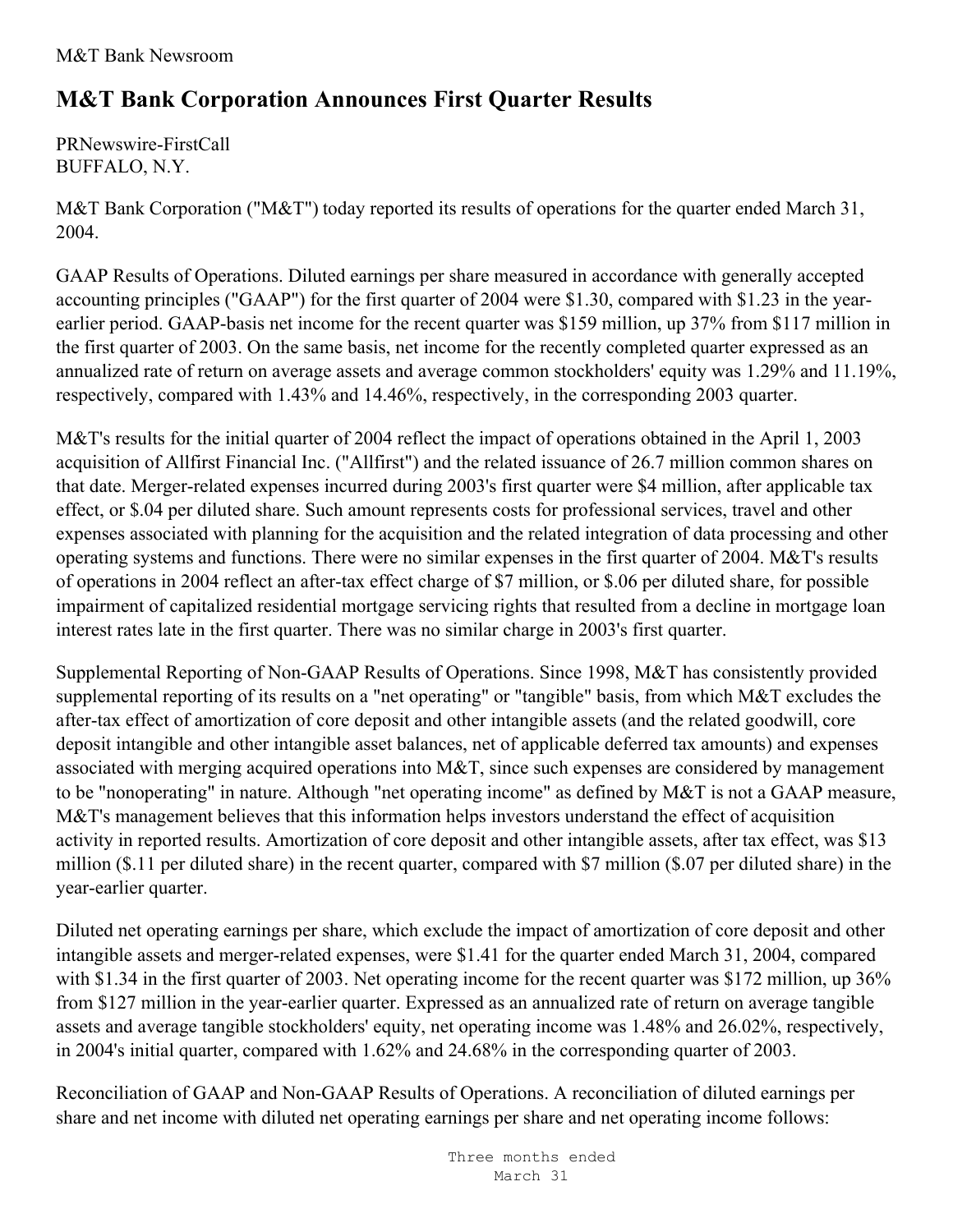|                                                            | 2004              | 2003    |
|------------------------------------------------------------|-------------------|---------|
|                                                            |                   |         |
|                                                            | (in thousands,    |         |
|                                                            | except per share) |         |
| Diluted earnings per share<br>Amortization of core deposit | 1.30<br>\$        | 1.23    |
| and other intangible assets (1)                            | .11               | .07     |
| Merger-related expenses (1)                                |                   | .04     |
|                                                            |                   |         |
| Diluted net operating earnings<br>per share                | Ŝ<br>1.41         | 1.34    |
|                                                            | ________          |         |
| Net income<br>Amortization of core deposit                 | \$159,490         | 116,538 |
| and other intangible assets (1)                            | 12,933            | 7,094   |
| Merger-related expenses $(1)$                              |                   | 3,599   |
|                                                            |                   |         |
| Net operating income                                       | \$172,423         | 127,231 |
|                                                            |                   |         |

(1) After any related tax effect

Reconciliation of Total Assets and Equity to Tangible Assets and Equity. A reconciliation of average assets and equity with average tangible assets and average tangible equity follows:

|                         | Three months ended<br>March 31 |               |  |  |  |
|-------------------------|--------------------------------|---------------|--|--|--|
|                         | 2004                           | 2003          |  |  |  |
|                         |                                |               |  |  |  |
|                         |                                | (in millions) |  |  |  |
| Average assets          | \$49,915                       | 33,061        |  |  |  |
| Goodwill                | (2, 904)                       | (1,098)       |  |  |  |
| Core deposit and other  |                                |               |  |  |  |
| intangible assets       | (230)                          | (112)         |  |  |  |
| Deferred taxes          |                                | 33            |  |  |  |
|                         |                                |               |  |  |  |
| Average tangible assets | \$46,781                       | 31,884        |  |  |  |
|                         | ========                       | ========      |  |  |  |
| Average equity          | \$5,732                        | 3,267         |  |  |  |
| Goodwill                | (2, 904)                       | (1,098)       |  |  |  |
| Core deposit and other  |                                |               |  |  |  |
| intangible assets       | (230)                          | (112)         |  |  |  |
| Deferred taxes          | 67                             | 33            |  |  |  |
|                         |                                |               |  |  |  |
| Average tangible equity | 2,665<br>S                     | 2,090         |  |  |  |
|                         | ========                       | ========      |  |  |  |

Taxable-equivalent Net Interest Income. Reflecting growth in average earning assets resulting largely from the acquisition of Allfirst, taxable-equivalent net interest income increased 33% to \$424 million in the first quarter of 2004 from \$320 million in the year-earlier quarter. Including the impact of \$10.3 billion of loans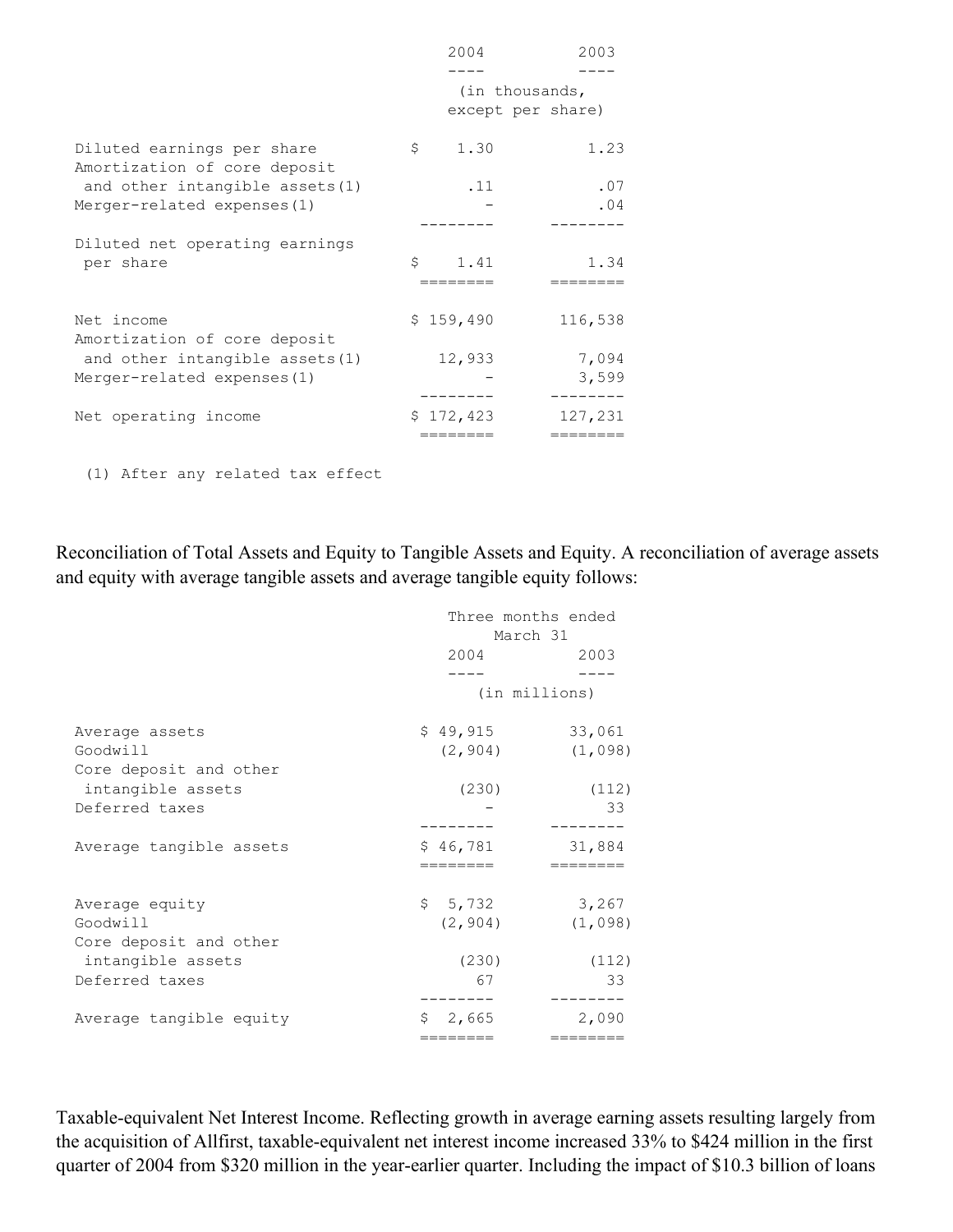obtained in the Allfirst acquisition, average loans outstanding increased 39% to \$35.8 billion in 2004's initial quarter from \$25.8 billion in the corresponding 2003 period. The recent quarter's average loan total was reduced by the impact of a fourth quarter 2003 transaction in which M&T converted residential real estate loans of \$1.3 billion into mortgage-backed securities. Partially offsetting the favorable impact of the growth in earning assets was a lower net interest margin, or taxable-equivalent net interest income expressed as an annualized percentage of average earning assets, which declined to 3.92% in the recent quarter from 3.96% in the fourth quarter of 2003 and 4.32% in the year-earlier period. The decline in net interest margin from 2003's first quarter reflects the yields on earning assets and rates paid on interest-bearing liabilities obtained in the Allfirst acquisition and the impact of declining interest rates, which in recent quarters has resulted in a narrowing of M&T's net interest margin as the yields on earning assets declined more than the rates paid on interest-bearing liabilities.

Provision for Credit Losses/Asset Quality. Reflecting lower levels of net charge-offs both in dollar amount and as a percentage of average loans and a significant decline in the level of nonperforming loans as a percentage of loans outstanding, the provision for credit losses declined to \$20 million in the recent quarter from \$33 million in the first quarter of 2003. Net charge- offs of loans during 2004's initial quarter were \$18 million, compared with \$25 million in the year-earlier period. Net charge-offs of loans acquired from Allfirst during the recent quarter were not significant. Expressed as an annualized percentage of average loans outstanding, net charge-offs were .20% in 2004's first three months, compared with .39% in the corresponding 2003 period. Loans classified as nonperforming totaled \$256 million, or .70% of total loans at March 31, 2004, compared with \$230 million or .88% a year earlier. Loans past due 90 days or more and accruing interest were \$144 million at the recent quarter-end, compared with \$146 million at March 31, 2003. Included in the past due but accruing amounts were loans guaranteed by government-related entities of \$117 million and \$124 million at March 31, 2004 and 2003, respectively. Nonperforming loans and loans past due 90 days or more and accruing interest included loans obtained in the Allfirst acquisition of \$64 million and \$15 million, respectively. Assets taken in foreclosure of defaulted loans were \$19 million and \$17 million at March 31, 2004 and 2003, respectively.

Allowance for Credit Losses. The allowance for credit losses increased to \$616 million, or 1.69% of total loans, at March 31, 2004 from \$445 million, or 1.70%, a year earlier. The ratio of M&T's allowance for credit losses to nonperforming loans was 241% and 193% at March 31, 2004 and 2003, respectively. On the April 1, 2003 acquisition date, Allfirst had an allowance for credit losses of \$146 million, or 1.43% of Allfirst's loans then outstanding. Immediately following the merger on April 1, the combined balance sheet of M&T and Allfirst included an allowance for credit losses of \$591 million that was equal to 1.62% of the \$36.5 billion of then outstanding loans.

Noninterest Income and Expense. Noninterest income in the first quarter of 2004 totaled \$228 million, 72% higher than \$133 million in the year-earlier quarter. Approximately \$92 million of such income in 2004's initial three months was attributable to revenues related to operations in market areas associated with the former Allfirst franchise. Partially offsetting the impact of Allfirst-related revenues were lower mortgage banking revenues, largely the result of lower origination volumes.

Noninterest expense in the recent quarter totaled \$390 million, 61% higher than \$242 million in 2003's initial quarter. Included in such amounts are expenses considered to be nonoperating in nature consisting of the previously noted amortization of core deposit and other intangible assets of \$21 million in 2004 and \$12 million in 2003, and merger-related expenses of \$5 million in 2003. There were no merger-related expenses in 2004. Exclusive of these nonoperating expenses, noninterest operating expenses were \$369 million in the recent quarter, compared with \$225 million in the first quarter of 2003. The increase in operating expenses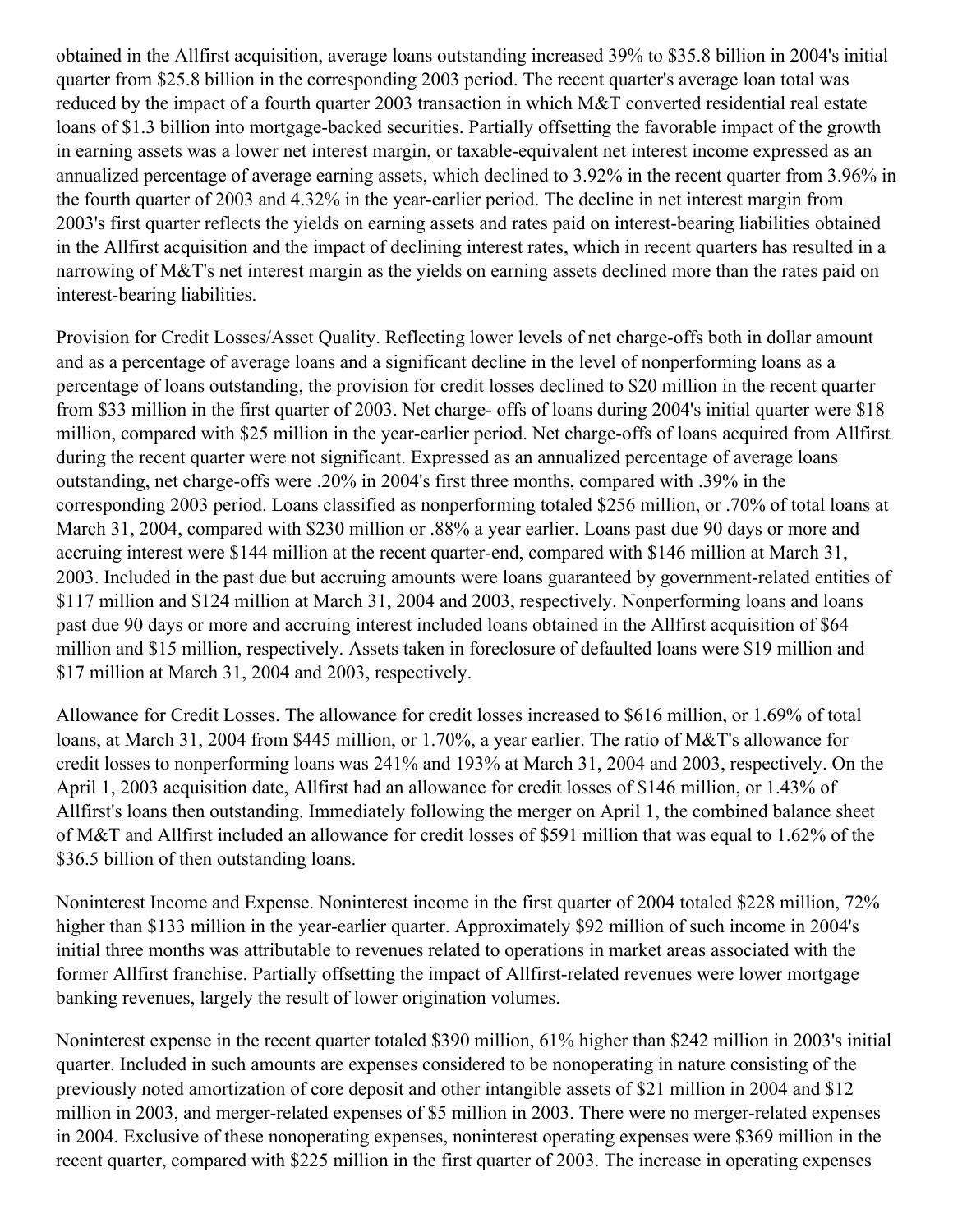was largely related to operations formerly associated with Allfirst. In addition, an \$11 million (pre-tax) provision for the impairment of capitalized mortgage servicing rights was recorded during the recently completed quarter, reflecting changes in the estimated fair value of capitalized mortgage servicing rights. Such servicing rights were valued as of quarter-end, when mortgage interest rates had dropped to their lowest levels since the second quarter of 2003. As a result, the expected rate of residential mortgage loan prepayments increased, requiring the noted charge. There was no similar charge in 2003's first quarter. Capitalized residential mortgage servicing rights, net of impairment valuation allowance, are included in "other assets" in M&T's consolidated balance sheet and totaled \$119 million and \$106 million at March 31, 2004 and 2003, respectively.

The efficiency ratio, or noninterest operating expenses divided by the sum of taxable-equivalent net interest income and noninterest income (exclusive of gains and losses from sales of bank investment securities), measures the relationship of operating expenses to revenues. M&T's efficiency ratio was 56.8% in the first quarter of 2004, compared with 49.8% in the year-earlier period. The higher ratio in 2004 reflects the impact of the acquired Allfirst operations that are now part of M&T and the mortgage servicing rights impairment charge.

Reflecting on M&T's first quarter results, Michael P. Pinto, Executive Vice President and Chief Financial Officer, noted, "The recent quarter reflected mixed results for M&T. We are encouraged by the resumption of growth in our commercial loan portfolios and the improvement of our overall credit quality, including lower levels of net charge-offs. Our residential mortgage banking business, as expected, experienced declines in revenue from both the first and fourth quarters of 2003. Those declines, coupled with the mortgage servicing rights impairment charge recognized in the recent quarter, reduced that segment's contribution to M&T's first quarter results. At this time, subject to the impact of future economic and political conditions, we believe that GAAP-basis diluted earnings per share for 2004 will be in line with our prior guidance."

Balance Sheet. M&T's total assets rose 52% to \$50.8 billion at March 31, 2004 from \$33.4 billion a year earlier. Loans and leases, net of unearned discount, rose 39% to \$36.5 billion at the recent quarter-end from \$26.2 billion at March 31, 2003. Deposits were \$33.3 billion at March 31, 2004, up from \$21.9 billion a year earlier. Total assets, loans and deposits as of April 1, 2003 obtained in the Allfirst transaction were \$16 billion, \$10 billion and \$11 billion, respectively. Total stockholders' equity was \$5.7 billion at March 31, 2004, representing 11.28% of total assets, compared with \$3.3 billion or 9.91% a year earlier. Common stockholders' equity per share was \$48.17 and \$35.81 at March 31, 2004 and 2003, respectively. Tangible equity per common share was \$22.47 at March 31, 2004, compared with \$23.13 at March 31, 2003. In the calculation of tangible equity per common share, stockholders' equity is reduced by the carrying values of goodwill and core deposit and other intangible assets, net of applicable deferred tax balances, which aggregated \$3.1 billion and \$1.2 billion at March 31, 2004 and 2003, respectively.

In February 2004, M&T announced that it had been authorized by its Board of Directors to purchase up to 5,000,000 shares of its common stock. Through March 31, 2004, M&T had repurchased 400,000 shares of common stock pursuant to such plan at an average cost of \$91.73 per share. Also in February, M&T completed a previously authorized repurchase plan that had been announced in November 2001. In total, during 2004's first quarter M&T repurchased 1,767,900 shares of its common stock at an average cost per share of \$91.73.

Conference Call. Investors will have an opportunity to listen to M&T's conference call to discuss first quarter financial results at 3:00 p.m. Eastern Time today, April 20, 2004. Those wishing to participate in the call may dial 877-780-2276. International participants, using any applicable international calling codes, may dial 973-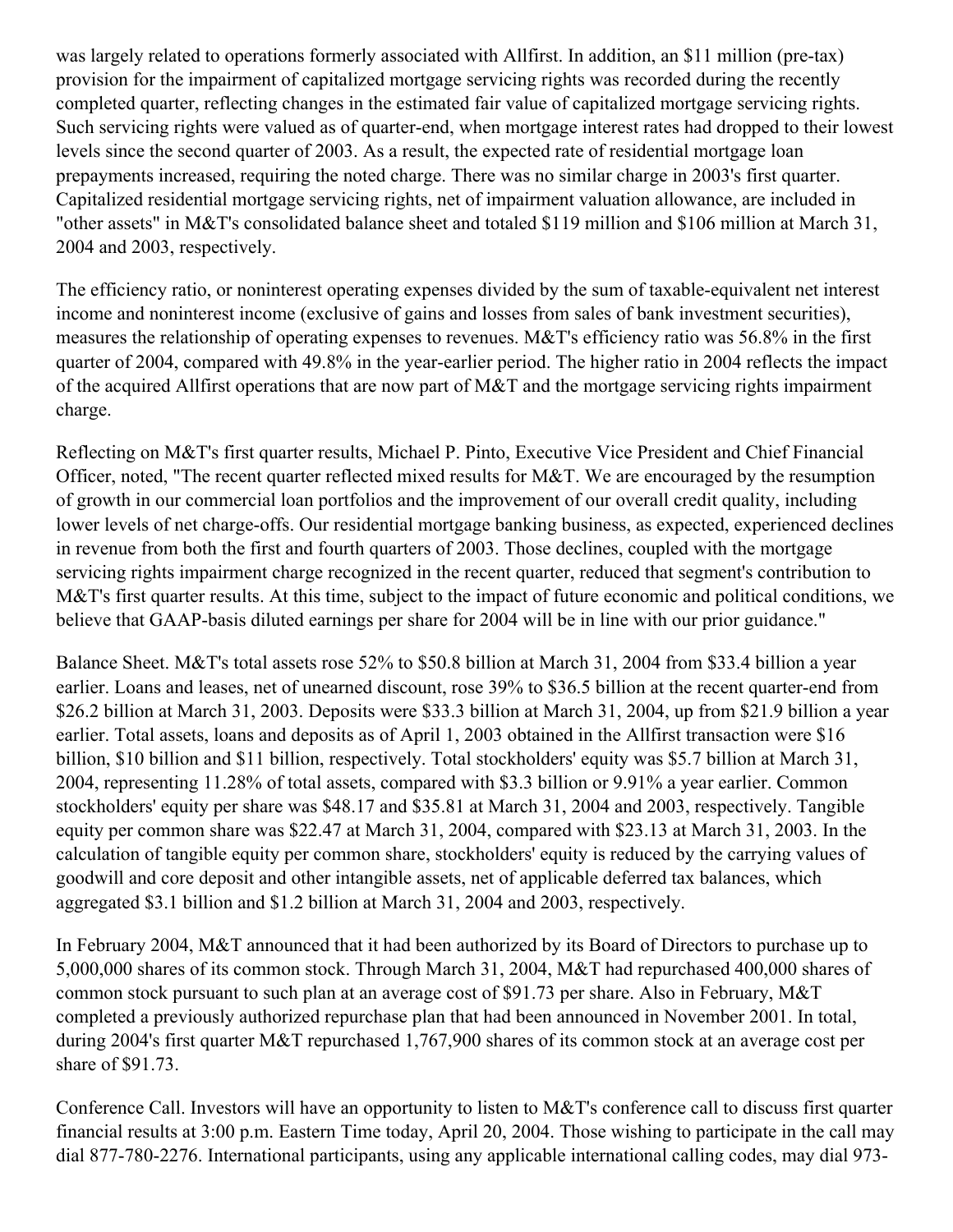## 582-2700. The conference call will be webcast live on M&T's website at

<http://ir.mandtbank.com/conference.cfm>. A replay of the call will be available until April 21, 2004 by calling 877-519- 4471, code 4677410 and 973-341-3080 for international participants. The event will also be archived and available by 5:00 p.m. today on M&T's website at <http://ir.mandtbank.com/conference.cfm>.

Forward-Looking Statements. This news release contains forward-looking statements that are based on current expectations, estimates and projections about M&T's business, management's beliefs and assumptions made by management. These statements are not guarantees of future performance and involve certain risks, uncertainties and assumptions ("Future Factors") which are difficult to predict. Therefore, actual outcomes and results may differ materially from what is expressed or forecasted in such forward-looking statements.

Future Factors include changes in interest rates, spreads on earning assets and interest-bearing liabilities, and interest rate sensitivity; credit losses; sources of liquidity; common shares outstanding; common stock price volatility; fair value of and number of stock options to be issued in future periods; legislation affecting the financial services industry as a whole, and M&T and its subsidiaries individually or collectively; regulatory supervision and oversight, including required capital levels; increasing price and product/service competition by competitors, including new entrants; rapid technological developments and changes; the ability to continue to introduce competitive new products and services on a timely, cost-effective basis; the mix of products/services; containing costs and expenses; governmental and public policy changes, including environmental regulations; protection and validity of intellectual property rights; reliance on large customers; technological, implementation and cost/financial risks in large, multi-year contracts; the outcome of pending and future litigation and governmental proceedings; continued availability of financing; financial resources in the amounts, at the times and on the terms required to support M&T and its subsidiaries' future businesses; and material differences in the actual financial results of merger and acquisition activities compared with M&T's initial expectations, including the full realization of anticipated cost savings and revenue enhancements.

These are representative of the Future Factors that could affect the outcome of the forward-looking statements. In addition, such statements could be affected by general industry and market conditions and growth rates, general economic and political conditions, including interest rate and currency exchange rate fluctuations, and other Future Factors.

| CONTACT: Michael S. Piemonte<br>$(716)$ 842-5138 |                                |         |        |
|--------------------------------------------------|--------------------------------|---------|--------|
| M&T BANK CORPORATION<br>Financial Highlights     |                                |         |        |
|                                                  | Three months ended<br>March 31 |         |        |
| Amounts in thousands,<br>except per share        | 2004                           | 2003    | Change |
| Performance                                      |                                |         |        |
| Net income                                       | \$<br>159,490                  | 116,538 | 37%    |
| Per common share:                                |                                |         |        |
| Basic earnings                                   | \$<br>1.33                     | 1.26    | 6 %    |
| Diluted earnings                                 | 1.30                           | 1.23    | 6      |
| Cash dividends                                   | \$<br>.40                      | .30     | 33     |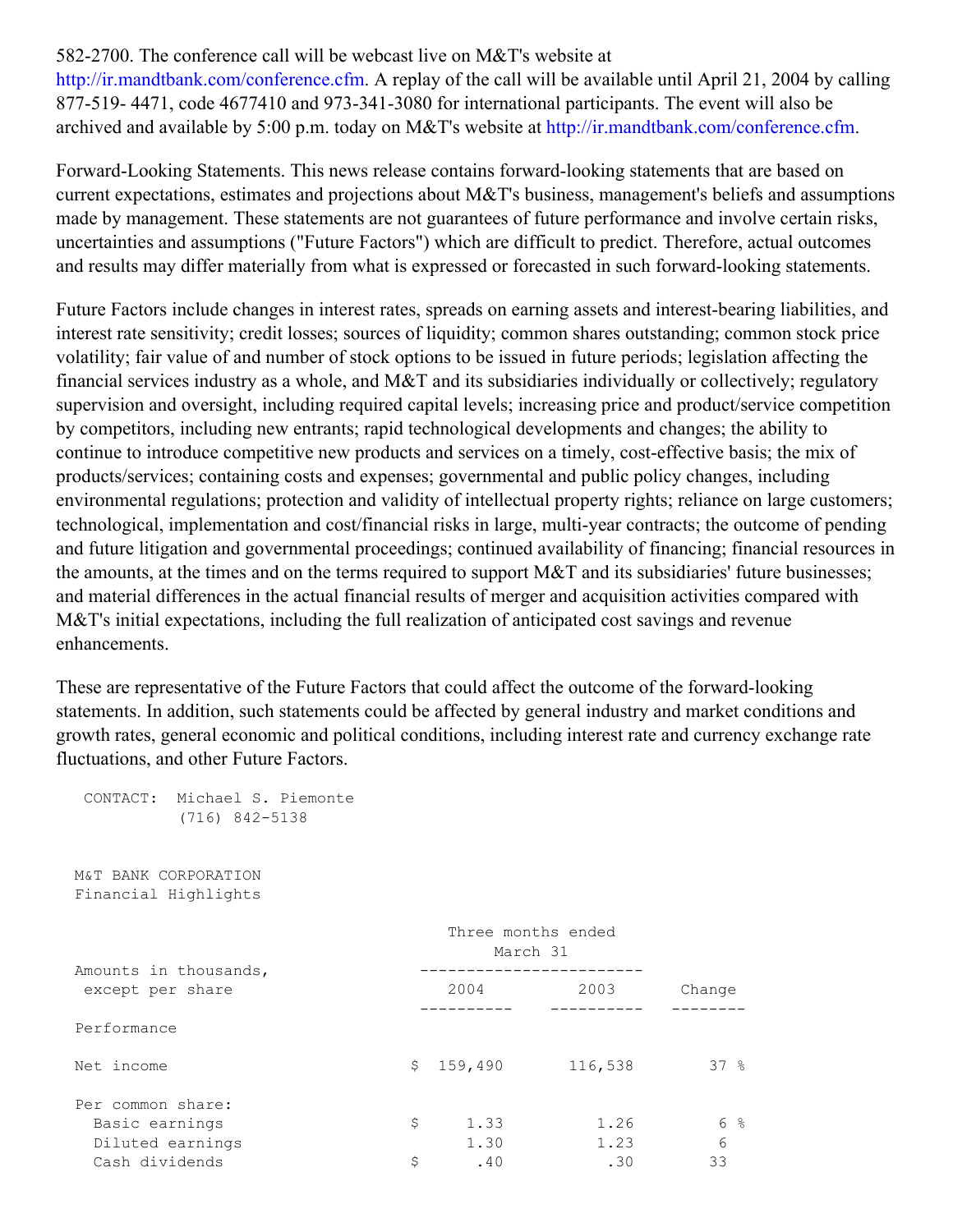| Common shares outstanding:                         |     |                    |             |                                                           |          |
|----------------------------------------------------|-----|--------------------|-------------|-----------------------------------------------------------|----------|
| Average - diluted (1)                              |     |                    |             | 122,316 95,062                                            | 29%      |
| Period end (2)                                     |     |                    |             | 119,031 92,503                                            | 29       |
| Return on (annualized):                            |     |                    |             |                                                           |          |
| Average total assets                               |     |                    |             | $1.29$ % $1.43$ %                                         |          |
| Average common stockholders'                       |     |                    |             |                                                           |          |
| equity                                             |     |                    |             | $11.19$ % $14.46$ %                                       |          |
|                                                    |     |                    |             |                                                           |          |
| Taxable-equivalent net interest                    |     |                    |             |                                                           | 33%      |
| income                                             |     | $$423,533$ 319,590 |             |                                                           |          |
| Yield on average earning assets                    |     | 5.10%              |             | $5.94$ %                                                  |          |
| Cost of interest-bearing liabilities 1.43 % 1.89 % |     |                    |             |                                                           |          |
| Net interest spread                                |     |                    |             | $3.67$ % 4.05 %                                           |          |
| Contribution of interest-free funds                |     |                    |             | $.25 \text{ }$ $\frac{6}{5}$ $.27 \text{ }$ $\frac{6}{5}$ |          |
|                                                    |     |                    |             | $3.92$ % 4.32 %                                           |          |
| Net interest margin                                |     |                    |             |                                                           |          |
| Net charge-offs to average total                   |     |                    |             |                                                           |          |
| net loans (annualized)                             |     | .20%               |             | .39%                                                      |          |
|                                                    |     |                    |             |                                                           |          |
| Net operating results (3)                          |     |                    |             |                                                           |          |
| Net operating income                               | \$. | 172,423            |             | 127,231                                                   | 36%      |
| Diluted net operating earnings per                 |     |                    |             |                                                           |          |
| common share                                       |     | 1.41               |             | 1.34                                                      | 5        |
| Return on (annualized):                            |     |                    |             |                                                           |          |
| Average tangible assets                            |     | $1.48$ %           |             | $1.62$ %                                                  |          |
| Average tangible common equity                     |     |                    |             |                                                           |          |
| Efficiency ratio                                   |     |                    |             | $26.02$ % $24.68$ %                                       |          |
|                                                    |     | $56.81$ %          |             | 49.81 %                                                   |          |
|                                                    |     |                    | At March 31 |                                                           |          |
|                                                    |     |                    |             | 2004 2003                                                 | Change   |
|                                                    |     |                    |             |                                                           |          |
| Loan quality                                       |     |                    |             |                                                           |          |
| Nonaccrual loans                                   | S.  | 248,188            |             | 222,334                                                   | $12*$    |
| Renegotiated loans                                 |     | 7,637              |             | 7,630                                                     |          |
|                                                    |     |                    |             | -----------                                               |          |
| Total nonperforming loans                          | Ş.  | 255,825            |             | 229,964                                                   | $11 - 8$ |
| Accruing loans past due 90 days or                 |     | ==========         |             | ==========                                                |          |
| more                                               | \$  | 144,345            |             | 146,355                                                   | $-1$ %   |
|                                                    |     |                    |             |                                                           |          |
| Nonperforming loans to total net                   |     |                    |             |                                                           |          |
| loans                                              |     | .70%               |             | .88%                                                      |          |
| Allowance for credit losses to total               |     |                    |             |                                                           |          |
| net loans                                          |     | $1.69$ %           |             | 1.70%                                                     |          |
|                                                    |     |                    |             |                                                           |          |

(1) Includes common stock equivalents.

(2) Includes common stock issuable under deferred compensation plans.

-----------------------------------------------------------------------

(3) Excludes merger-related expenses and amortization and balances related to goodwill and core deposit and other intangible assets which, except in the calculation of the efficiency ratio, are net of applicable income tax effects.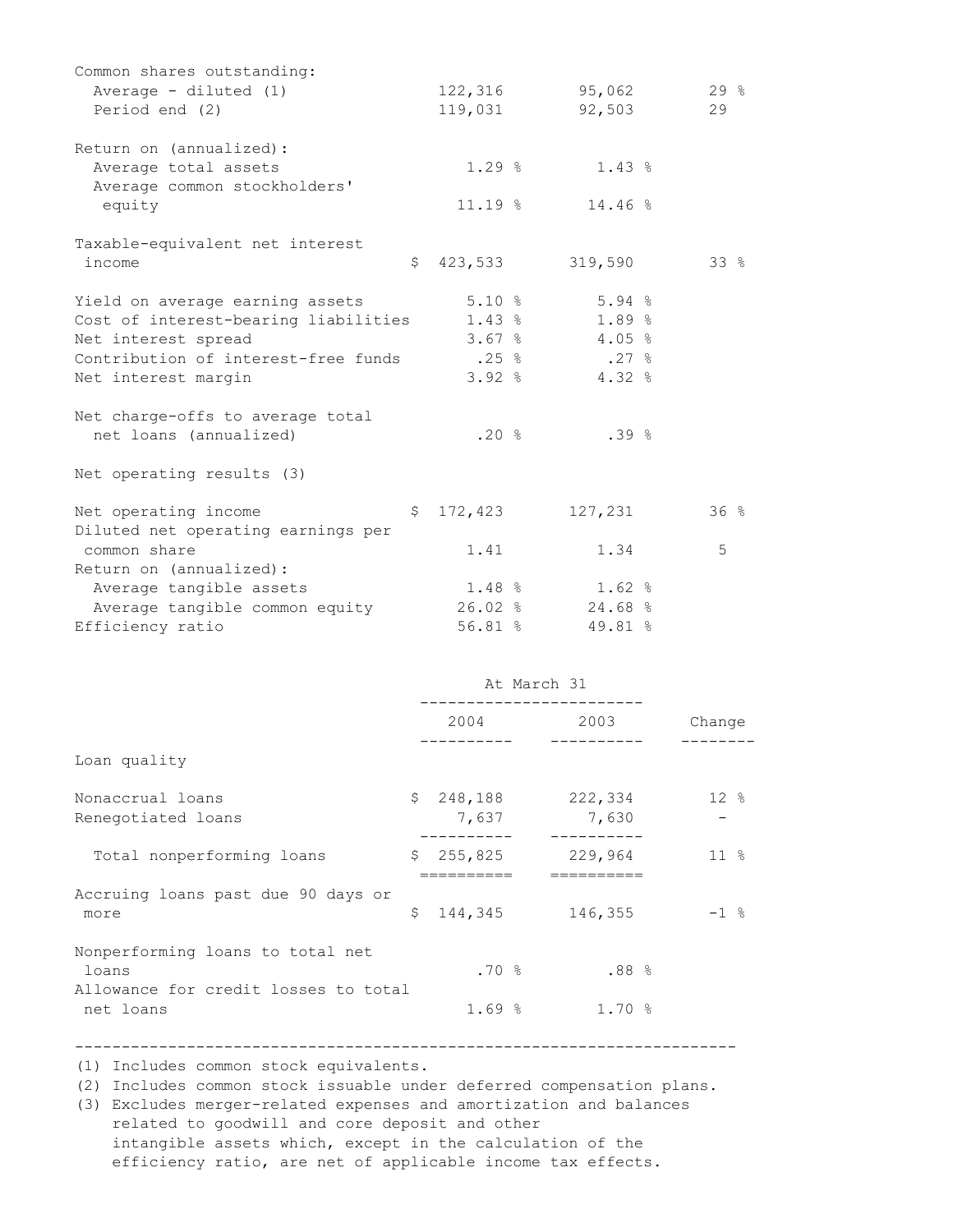A reconciliation of net income and net operating income is included herein.

M&T BANK CORPORATION Condensed Consolidated Statement of Income

|                                                         | Three months ended<br>March 31 |                                  |       |  |  |
|---------------------------------------------------------|--------------------------------|----------------------------------|-------|--|--|
| Dollars in thousands                                    |                                | 2004 2003 Change                 |       |  |  |
| Interest income                                         |                                | $$546,132$ 435,559 25 %          |       |  |  |
| Interest expense                                        | ---------                      | 126,829 119,592<br>-----------   | - 6   |  |  |
| Net interest income                                     |                                | 419,303 315,967                  | 33    |  |  |
| Provision for credit losses                             |                                | 20,000 33,000                    | $-39$ |  |  |
| Net interest income after                               |                                |                                  |       |  |  |
| provision for credit losses                             |                                | 399,303 282,967                  | 41    |  |  |
| Other income                                            |                                |                                  |       |  |  |
| Mortgage banking revenues<br>Service charges on deposit |                                | 28, 258 34, 464                  | $-18$ |  |  |
| accounts                                                |                                | 88, 325 43, 349                  | 104   |  |  |
| Trust income                                            | 33,586                         | 14,199                           | 137   |  |  |
| Brokerage services income                               | 13,853                         | 10,048                           | 38    |  |  |
| Trading account and foreign                             |                                |                                  |       |  |  |
| exchange gains                                          | 5,123                          | 641 64                           | 699   |  |  |
| Gain on sales of bank investment                        |                                |                                  |       |  |  |
| securities                                              | 2,512                          | 233                              |       |  |  |
| Other revenues from operations                          |                                | 56,494 29,913                    | 89    |  |  |
| Total other income                                      | . _ _ _ _ _ _ _ _              | -----------<br>228, 151 132, 847 | 72    |  |  |
| Other expense                                           |                                |                                  |       |  |  |
| Salaries and employee benefits 200,750 124,074          |                                |                                  | 62    |  |  |
| Equipment and net occupancy                             |                                | 47,372 27,151                    | 74    |  |  |
| Printing, postage and supplies                          |                                | 9,892 7,013                      | 41    |  |  |
| Amortization of core deposit and                        |                                |                                  |       |  |  |
| other intangible assets                                 |                                | 21, 148 11, 598                  | 82    |  |  |
| Other costs of operations                               |                                | 110,805 72,442                   | 53    |  |  |
| Total other expense                                     | 389,967                        | --------- ----------<br>242,278  | 61    |  |  |
|                                                         |                                |                                  |       |  |  |
| Income before income taxes                              | 237,487                        | 173,536                          | 37    |  |  |
| Applicable income taxes                                 | 77,997                         | 56,998                           | 37    |  |  |
| Net income                                              | \$<br>159,490                  | 116,538                          | 37%   |  |  |
|                                                         | =======                        | ==========                       |       |  |  |
| Summary of merger-related expenses                      |                                |                                  |       |  |  |
| included above:                                         |                                |                                  |       |  |  |
| Salaries and employee benefits                          | \$                             | 285                              |       |  |  |
| Equipment and net occupancy                             |                                | 96                               |       |  |  |
| Printing, postage and supplies                          |                                | 42                               |       |  |  |
| Other costs of operations                               |                                | 5,022                            |       |  |  |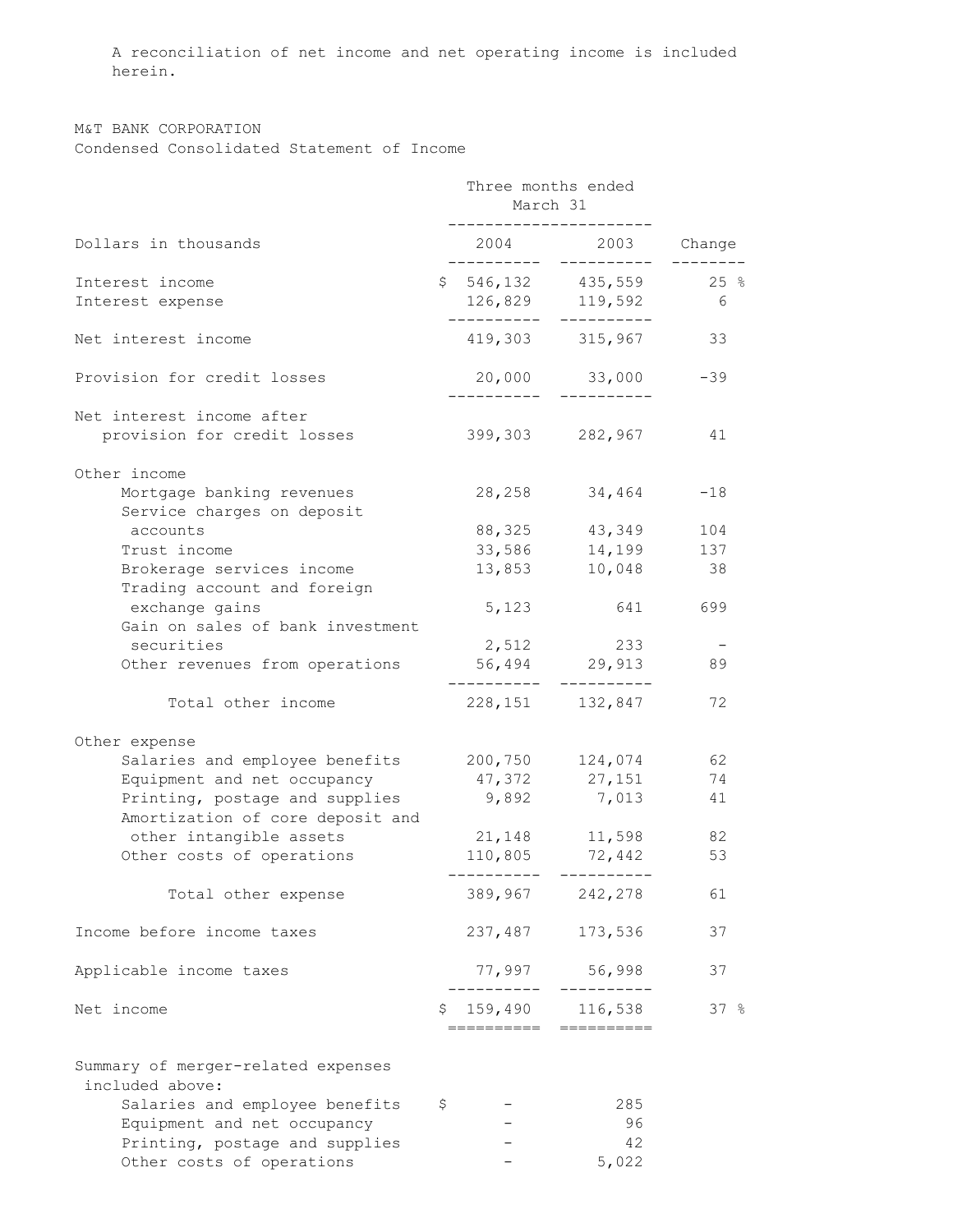| Total merger-related |  |  |       |
|----------------------|--|--|-------|
| expenses             |  |  | 5,445 |
|                      |  |  |       |

## M&T BANK CORPORATION

Condensed Consolidated Balance Sheet

|                                                                                    | March 31                               |                                      |          |  |
|------------------------------------------------------------------------------------|----------------------------------------|--------------------------------------|----------|--|
| Dollars in thousands                                                               |                                        | 2004 2003 Change                     |          |  |
| ASSETS                                                                             |                                        |                                      |          |  |
| Cash and due from banks                                                            | \$                                     | 1,827,401 841,827                    | 117 %    |  |
| Money-market assets                                                                |                                        | 316,643 59,229                       | 435      |  |
| Investment securities                                                              |                                        | 7,655,890 4,146,303                  | 85       |  |
| Loans and leases, net of unearned<br>discount<br>Less: allowance for credit losses | 615,640                                | 36, 515, 308 26, 224, 113<br>444,680 | 39<br>38 |  |
| Net loans and leases                                                               |                                        | 35,899,668 25,779,433                | 39       |  |
| Goodwill                                                                           |                                        | 2,904,081 1,097,553                  | 165      |  |
| Core deposit and other intangible<br>assets                                        | 219,683                                | 107,342                              | 105      |  |
| Other assets                                                                       | ___________                            | 2,009,114 1,412,104<br>-----------   | 42       |  |
| Total assets                                                                       | \$50,832,480 33,443,791<br>=========== |                                      | 52 %     |  |
| LIABILITIES AND STOCKHOLDERS' EQUITY                                               |                                        |                                      |          |  |
| Noninterest-bearing deposits at U.S.<br>offices                                    | \$                                     | 7,959,025 3,901,172                  | 104%     |  |
| Other deposits at U.S. offices                                                     |                                        | 22,843,169 16,111,791                | 42       |  |
| Deposits at foreign office                                                         |                                        | 2,538,686 1,911,259                  | 33       |  |
| Total deposits                                                                     |                                        | 33, 340, 880 21, 924, 222            | 52       |  |
| Short-term borrowings                                                              |                                        | 4,955,615 2,387,043                  | 108      |  |
| Accrued interest and other<br>liabilities                                          | 1,053,893                              | 424,887                              | 148      |  |
| Long-term borrowings                                                               |                                        | 5, 747, 951 5, 394, 920<br>--------- | 7        |  |
| Total liabilities                                                                  |                                        | 45,098,339 30,131,072                | 50       |  |
| Stockholders' equity (1)                                                           | 5,734,141                              | 3, 312, 719<br>__________            | 73       |  |
|                                                                                    |                                        |                                      |          |  |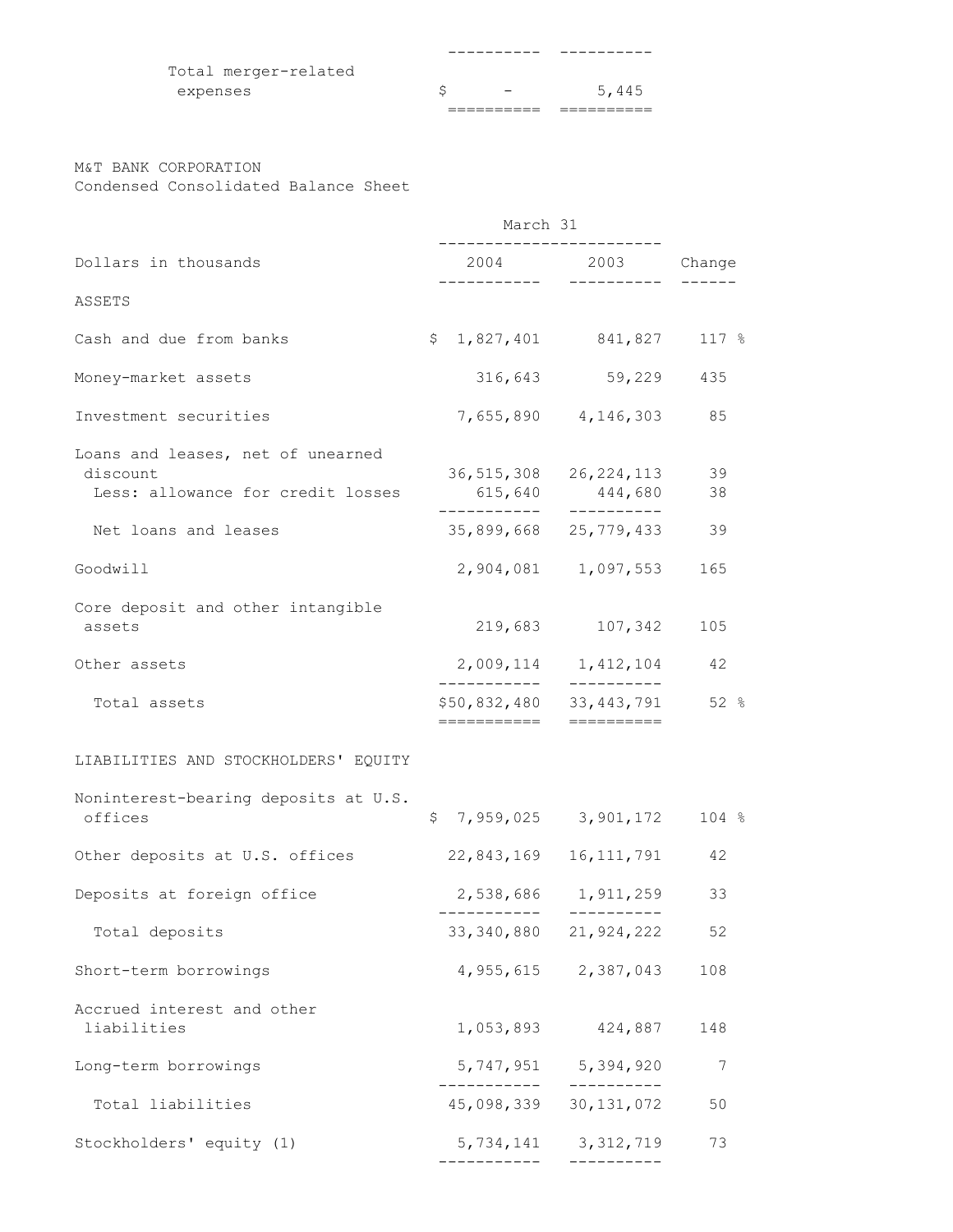| equity |  |                                     |  | \$50,832,480 33,443,791 | $52$ $\frac{6}{6}$ |  |
|--------|--|-------------------------------------|--|-------------------------|--------------------|--|
|        |  | Total liabilities and stockholders' |  |                         |                    |  |

(1) Reflects accumulated other comprehensive income, net of applicable income taxes, of \$57.4 million at March 31, 2004 and \$49.4 million at March 31, 2003.

M&T BANK CORPORATION Condensed Consolidated Average Balance Sheet and Annualized Taxable-equivalent Rates

|                                                                                                 |                                  | Three months ended<br>March 31 |                                   |                                           |          |  |  |
|-------------------------------------------------------------------------------------------------|----------------------------------|--------------------------------|-----------------------------------|-------------------------------------------|----------|--|--|
| Dollars in millions                                                                             |                                  |                                | 2004 2003                         | -------------- ---------------- Change in |          |  |  |
|                                                                                                 |                                  |                                | Balance Rate Balance Rate balance |                                           |          |  |  |
| ASSETS                                                                                          |                                  |                                |                                   |                                           |          |  |  |
| Money-market assets                                                                             | $$85$ $.98\%$ 577 $1.28\%$ -85 % |                                |                                   |                                           |          |  |  |
| Investment securities                                                                           |                                  |                                | 7,516 4.09 3,638 5.41 107         |                                           |          |  |  |
| Loans and leases, net of<br>unearned discount                                                   |                                  |                                |                                   |                                           |          |  |  |
| Commercial, financial, etc $9,100$ $4.07$ $5,340$ $4.59$                                        |                                  |                                |                                   |                                           | 70       |  |  |
| Real estate – commercial 12,521 5.71 9,687 6.57<br>Real estate – consumer 3,083 5.95 3,181 6.47 |                                  |                                |                                   |                                           | 29       |  |  |
|                                                                                                 |                                  |                                |                                   |                                           | $-3$     |  |  |
| Consumer                                                                                        |                                  |                                | 11,139 5.66 7,581 6.30            |                                           | 47       |  |  |
| Total loans and leases,                                                                         |                                  |                                |                                   |                                           |          |  |  |
| net                                                                                             |                                  |                                | 35,843 5.32 25,789 6.11           |                                           | 39       |  |  |
| Total earning assets 43,444 5.10 30,004 5.94                                                    |                                  |                                | ----------                        |                                           | 45       |  |  |
| Goodwill                                                                                        |                                  |                                | 2,904 1,098                       |                                           | 164      |  |  |
| Core deposit and other<br>intangible assets                                                     | 230                              |                                | 112                               |                                           | 104      |  |  |
| Other assets                                                                                    | 3,337<br>----------              |                                | 1,847<br>----------               |                                           | 81       |  |  |
| Total assets                                                                                    | \$49,915<br>=========            |                                | 33,061                            |                                           | 51%      |  |  |
| LIABILITIES AND STOCKHOLDERS'<br>EQUITY                                                         |                                  |                                |                                   |                                           |          |  |  |
| Interest-bearing deposits                                                                       |                                  |                                |                                   |                                           |          |  |  |
| NOW accounts<br>\$                                                                              | 1,114                            | .36                            | 789                               | .36                                       | 41 %     |  |  |
| Savings deposits<br>Time deposits                                                               | 14,755<br>6,591                  | .62<br>2.22                    | 9,623                             | .96<br>2.63                               | 53<br>12 |  |  |
| Deposits at foreign office                                                                      |                                  |                                | 5,877                             | 1.20                                      |          |  |  |
|                                                                                                 | 2,833                            | .98                            | 1,052                             |                                           | 169      |  |  |
| Total interest-bearing<br>deposits                                                              | 25,293                           | 1.07                           | 17,341                            | 1.51                                      | 46       |  |  |